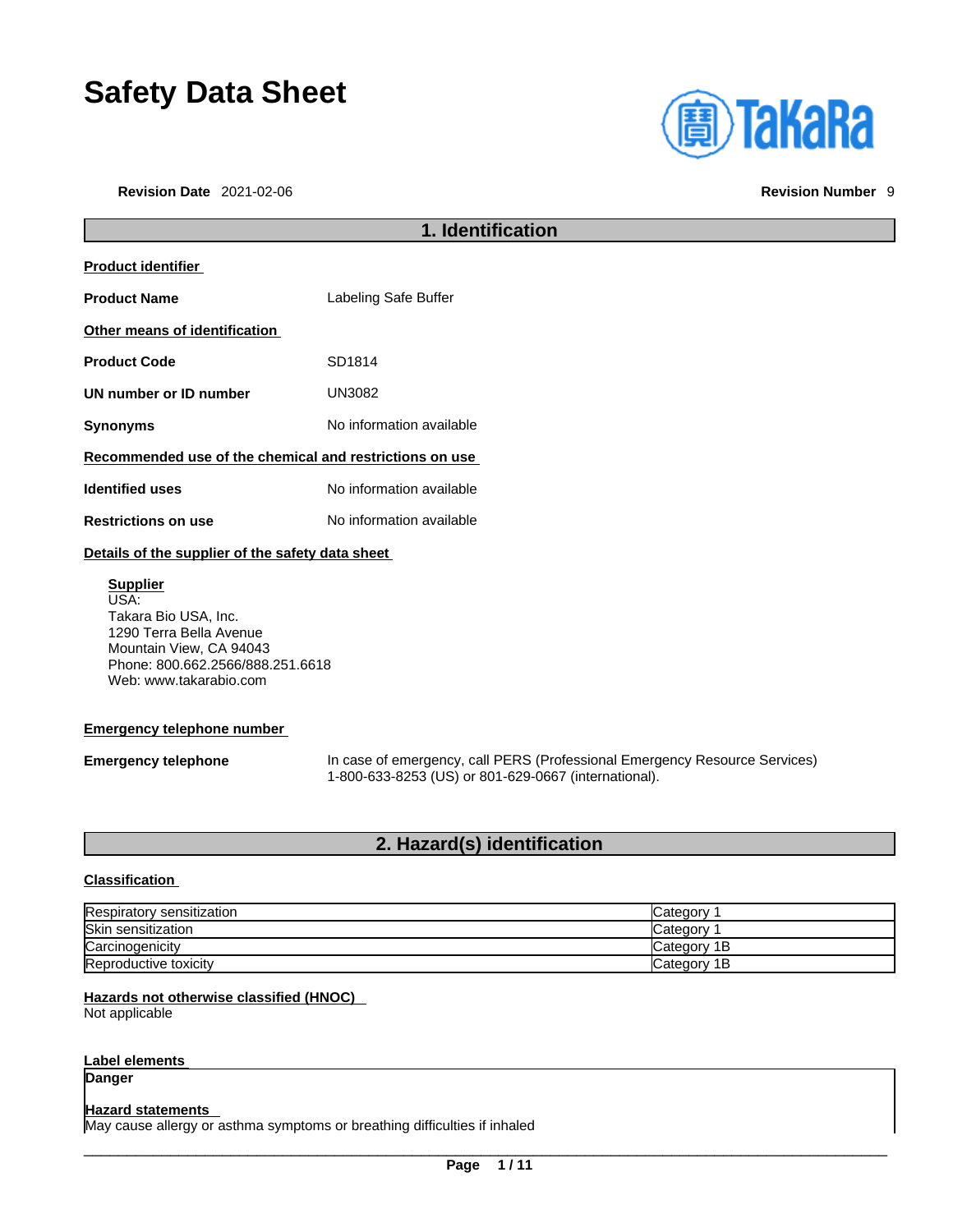

#### **Precautionary Statements - Prevention**

Obtain special instructions before use Do not handle until all safety precautions have been read and understood Wear protective gloves/protective clothing/eye protection/face protection In case of inadequate ventilation wear respiratory protection Avoid breathing dust/fume/gas/mist/vapors/spray Contaminated work clothing must not be allowed out of the workplace

#### **Precautionary Statements - Response**

IF exposed or concerned: Get medical advice/attention Specific treatment (see .? on this label) IF ON SKIN: Wash with plenty of water and soap If skin irritation or rash occurs: Get medical advice/attention Wash contaminated clothing before reuse IF INHALED: If breathing is difficult, remove person to fresh air and keep comfortable for breathing If experiencing respiratory symptoms: Call a POISON CENTER or doctor

#### **Precautionary Statements - Storage**

Store locked up

#### **Precautionary Statements - Disposal**

Dispose of contents/container to an approved waste disposal plant

#### **Other information**

Harmful to aquatic life with long lasting effects. Harmful to aquatic life.

### **3. Composition/information on ingredients**

#### **Substance**

Not applicable.

#### **Mixture**

| $\mathcal L$ hemical name       | <b>No</b>                 | Weight-%            | secret<br>ade |
|---------------------------------|---------------------------|---------------------|---------------|
| <b>Hivcero</b>                  | - 56-ა .                  | n n<br>$10 -$<br>υc |               |
| Cobalt(<br>chloride hexahydrate | 701<br>⌒<br>-ت<br>$\cdot$ | ◡.                  |               |

### **4. First-aid measures**

#### **Description of first aid measures**

General **advice IF** exposed or concerned: Get medical advice/attention. Show this safety data sheet to the doctor in attendance. **Inhalation** May cause allergic respiratory reaction. If breathing has stopped, give artificial respiration.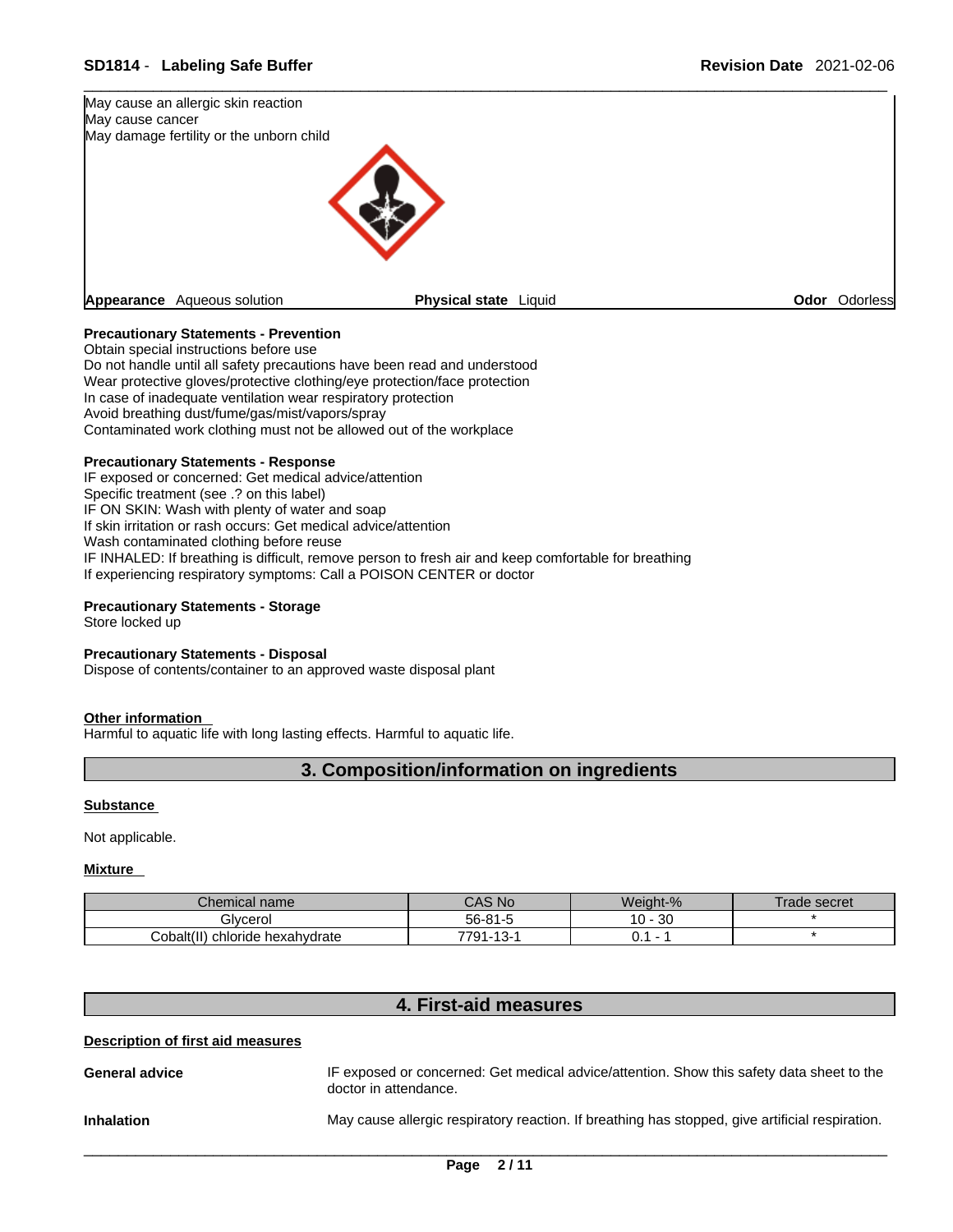|                                                                 | Get medical attention immediately. Remove to fresh air. Avoid direct contact with skin. Use<br>barrier to give mouth-to-mouth resuscitation. Get immediate medical advice/attention.                                                                                                                                                                                      |
|-----------------------------------------------------------------|---------------------------------------------------------------------------------------------------------------------------------------------------------------------------------------------------------------------------------------------------------------------------------------------------------------------------------------------------------------------------|
| Eye contact                                                     | Rinse thoroughly with plenty of water for at least 15 minutes, lifting lower and upper eyelids.<br>Consult a physician.                                                                                                                                                                                                                                                   |
| <b>Skin contact</b>                                             | Wash with soap and water. May cause an allergic skin reaction. In the case of skin irritation<br>or allergic reactions see a physician.                                                                                                                                                                                                                                   |
| Ingestion                                                       | May produce an allergic reaction. Do NOT induce vomiting. Clean mouth with water and<br>drink afterwards plenty of water. Never give anything by mouth to an unconscious person.<br>Get immediate medical advice/attention.                                                                                                                                               |
| Self-protection of the first aider                              | Ensure that medical personnel are aware of the material(s) involved, take precautions to<br>protect themselves and prevent spread of contamination. Avoid contact with skin, eyes or<br>clothing. Avoid direct contact with skin. Use barrier to give mouth-to-mouth resuscitation.<br>Use personal protective equipment as required. See section 8 for more information. |
| Most important symptoms and effects, both acute and delayed     |                                                                                                                                                                                                                                                                                                                                                                           |
| <b>Symptoms</b>                                                 | May cause allergy or asthma symptoms or breathing difficulties if inhaled. Coughing and/ or<br>wheezing. Itching. Rashes. Hives.                                                                                                                                                                                                                                          |
|                                                                 | Indication of any immediate medical attention and special treatment needed                                                                                                                                                                                                                                                                                                |
| Note to physicians                                              | May cause sensitization in susceptible persons. Treat symptomatically.                                                                                                                                                                                                                                                                                                    |
|                                                                 | 5. Fire-fighting measures                                                                                                                                                                                                                                                                                                                                                 |
| <b>Suitable Extinguishing Media</b>                             | Use extinguishing measures that are appropriate to local circumstances and the<br>surrounding environment.                                                                                                                                                                                                                                                                |
| <b>Large Fire</b>                                               | CAUTION: Use of water spray when fighting fire may be inefficient.                                                                                                                                                                                                                                                                                                        |
| Unsuitable extinguishing media                                  | Do not scatter spilled material with high pressure water streams.                                                                                                                                                                                                                                                                                                         |
| Specific hazards arising from the<br>chemical                   | May cause sensitization by inhalation and skin contact. Product is or contains a sensitizer.<br>May cause sensitization by skin contact.                                                                                                                                                                                                                                  |
| <b>Explosion Data</b><br>Sensitivity to mechanical impact None. |                                                                                                                                                                                                                                                                                                                                                                           |
| <b>Sensitivity to static discharge</b> None.                    |                                                                                                                                                                                                                                                                                                                                                                           |
| Special protective equipment for<br>fire-fighters               | Firefighters should wear self-contained breathing apparatus and full firefighting turnout<br>gear. Use personal protection equipment.                                                                                                                                                                                                                                     |
|                                                                 | 6. Accidental release measures                                                                                                                                                                                                                                                                                                                                            |
|                                                                 | Personal precautions, protective equipment and emergency procedures                                                                                                                                                                                                                                                                                                       |
| <b>Personal precautions</b>                                     | Avoid contact with skin, eyes or clothing. Ensure adequate ventilation. Use personal<br>protective equipment as required. Evacuate personnel to safe areas. Keep people away<br>from and upwind of spill/leak.                                                                                                                                                            |
| <b>Other information</b>                                        | Refer to protective measures listed in Sections 7 and 8.                                                                                                                                                                                                                                                                                                                  |

**Methods and material for containment and cleaning up**

- **Methods for containment** Prevent further leakage or spillage if safe to do so.
- **Methods for cleaning up** Pick up and transfer to properly labeled containers.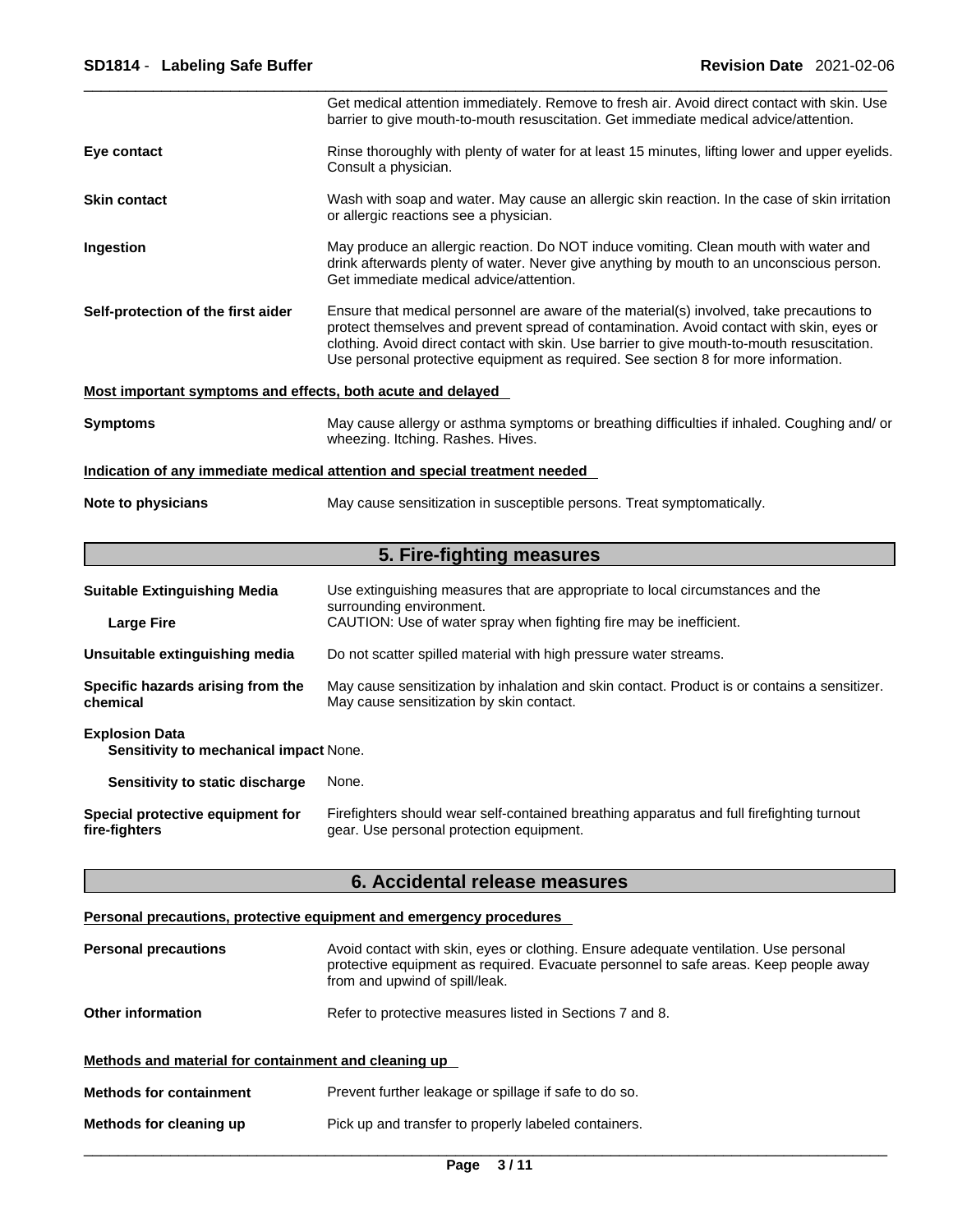# **7. Handling and storage**

#### **Precautions for safe handling**

| Advice on safe handling                                          | Provide extract ventilation to points where emissions occur. Ensure adequate ventilation. In<br>case of insufficient ventilation, wear suitable respiratory equipment. Take off contaminated<br>clothing and wash before reuse. Handle in accordance with good industrial hygiene and<br>safety practice. Avoid contact with skin, eyes or clothing. Do not eat, drink or smoke when<br>using this product. Remove contaminated clothing and shoes. |
|------------------------------------------------------------------|-----------------------------------------------------------------------------------------------------------------------------------------------------------------------------------------------------------------------------------------------------------------------------------------------------------------------------------------------------------------------------------------------------------------------------------------------------|
| Canditional for only otherses, including only incompatibilities. |                                                                                                                                                                                                                                                                                                                                                                                                                                                     |

#### **Conditions for safe storage, including any incompatibilities**

| <b>Storage Conditions</b> | Keep out of the reach of children. Keep containers tightly closed in a dry, cool and |
|---------------------------|--------------------------------------------------------------------------------------|
|                           | well-ventilated place. Store locked up.                                              |

# **8. Exposure controls/personal protection**

#### **Control parameters**

#### **Exposure Limits**

| Chemical name                   | <b>ACGIH TLV</b>           | <b>OSHA PEL</b>                     | <b>NIOSH</b> |
|---------------------------------|----------------------------|-------------------------------------|--------------|
| Glycerol                        |                            | TWA: $15 \text{ mg/m}^3$            |              |
| $56 - 81 - 5$                   |                            | TWA: 5 mg/m <sup>3</sup>            |              |
|                                 |                            | (vacated) TWA: 10 mg/m <sup>3</sup> |              |
|                                 |                            | (vacated) TWA: $5 \text{ mg/m}^3$   |              |
| Cobalt(II) chloride hexahydrate | TWA: $0.02 \text{ mg/m}^3$ |                                     |              |
| 7791-13-1                       |                            |                                     |              |

#### **Biological occupational exposure limits**

| Chemical name                   | lACGI⊦ |
|---------------------------------|--------|
| Cobalt(II) chloride hexahydrate | יי     |
| 17791-13-1                      |        |

#### **Appropriate engineering controls**

| <b>Engineering controls</b> | Showers              |
|-----------------------------|----------------------|
|                             | Eyewash stations     |
|                             | Ventilation systems. |

#### **Individual protection measures, such as personal protective equipment**

| <b>Eye/face protection</b>     | Wear safety glasses with side shields (or goggles).                                                                                                                                |
|--------------------------------|------------------------------------------------------------------------------------------------------------------------------------------------------------------------------------|
| <b>Hand protection</b>         | Wear suitable gloves.                                                                                                                                                              |
| Skin and body protection       | Wear suitable protective clothing.                                                                                                                                                 |
| <b>Respiratory protection</b>  | No protective equipment is needed under normal use conditions. If exposure limits are<br>exceeded or irritation is experienced, ventilation and evacuation may be required.        |
| General hygiene considerations | Avoid contact with skin, eyes or clothing. Wear suitable gloves and eye/face protection.<br>Remove and wash contaminated clothing and gloves, including the inside, before re-use. |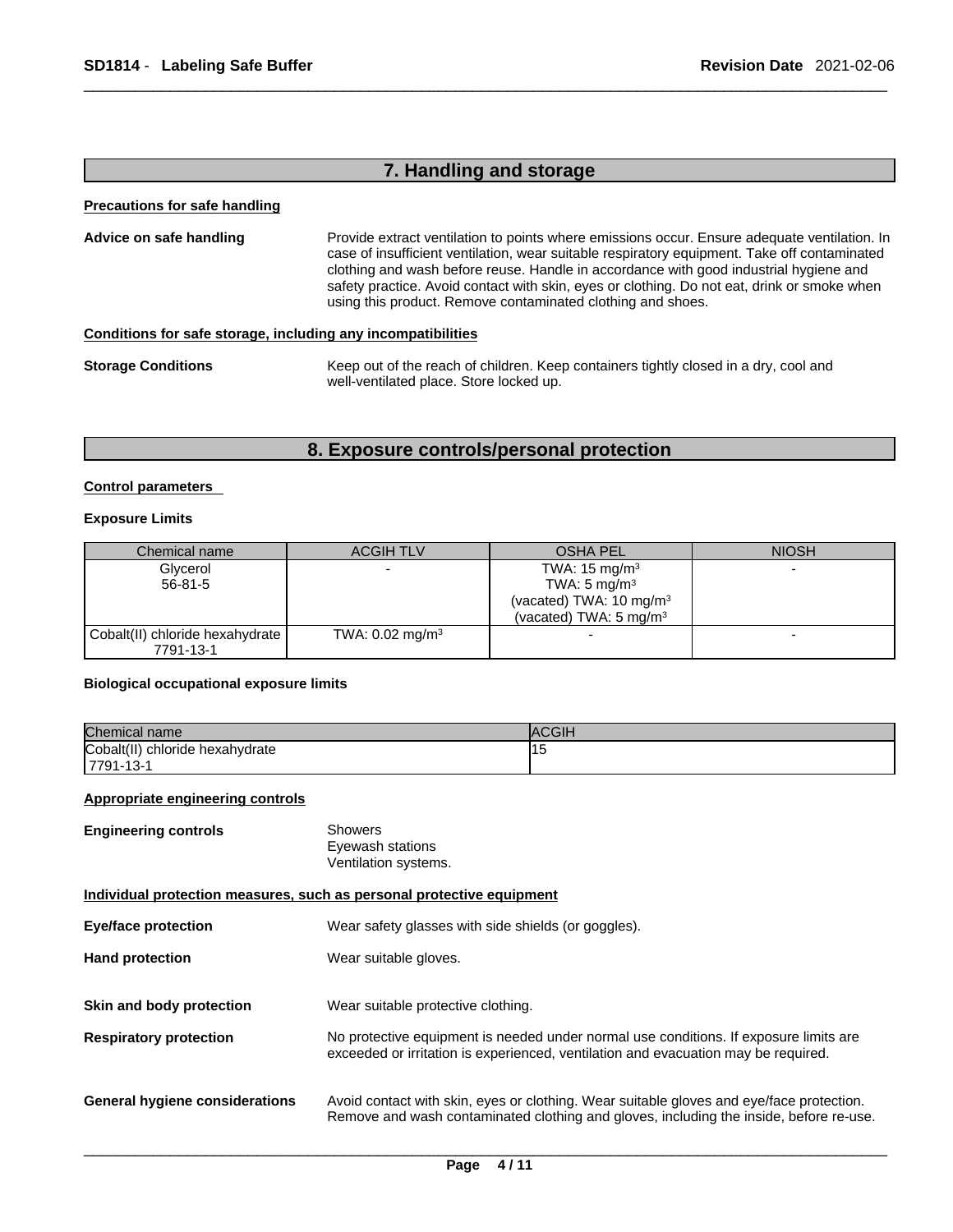Do not eat, drink or smoke when using this product. Wash hands before breaks and immediately after handling the product.

### **9. Physical and chemical properties**

#### **Information on basic physical and chemical properties**

| <b>Physical state</b>            | Liquid                   |                                |
|----------------------------------|--------------------------|--------------------------------|
| Appearance                       | Aqueous solution         |                                |
| Color                            | No information available |                                |
| Odor                             | <b>Odorless</b>          |                                |
| <b>Odor Threshold</b>            | No information available |                                |
|                                  |                          |                                |
| <b>Property</b>                  | <b>Values</b>            | Remarks • Method<br>None known |
| рH                               | No data available        | None known                     |
| Melting point / freezing point   |                          |                                |
| Boiling point/boiling range (°C) | No data available        | None known                     |
| <b>Flash point</b>               | No data available        | Open cup                       |
| <b>Evaporation Rate</b>          | no data available        | None known                     |
| Flammability (solid, gas)        | no data available        | None known                     |
| <b>Flammability Limit in Air</b> |                          | None known                     |
| <b>Upper flammability limit:</b> | No data available        |                                |
| Lower flammability limit:        | No data available        |                                |
| Vapor pressure                   | no data available        | None known                     |
| <b>Vapor density</b>             | No data available        | None known                     |
| <b>Relative density</b>          |                          | None known                     |
| <b>Water solubility</b>          | No data available        | None known                     |
| Solubility in other solvents     | no data available        | None known                     |
| <b>Partition coefficient</b>     | no data available        | None known                     |
| <b>Autoignition temperature</b>  | 392.8 °C / 739 °F        | None known                     |
| <b>Decomposition temperature</b> |                          | None known                     |
| <b>Kinematic viscosity</b>       | No data available        | None known                     |
| <b>Dynamic Viscosity</b>         | no data available        | None known                     |
| <b>Other information</b>         |                          |                                |
| <b>Explosive properties</b>      | No information available |                                |
| <b>Oxidizing properties</b>      | No information available |                                |
| Softening point                  | No information available |                                |
| <b>Molecular Weight</b>          | No information available |                                |
| <b>VOC Content (%)</b>           | No information available |                                |
| <b>Liquid Density</b>            | No information available |                                |
| <b>Bulk Density</b>              | No information available |                                |

# **10. Stability and reactivity**

| <b>Reactivity</b>                  | No information available.                 |
|------------------------------------|-------------------------------------------|
| <b>Chemical stability</b>          | Stable under normal conditions.           |
| Possibility of hazardous reactions | None under normal processing.             |
| <b>Conditions to Avoid</b>         | None known based on information supplied. |
| Incompatible materials             | None known based on information supplied. |
|                                    |                                           |

**Hazardous decomposition products** None known based on information supplied.

# **11. Toxicological information**

**Information on likely routes of exposure**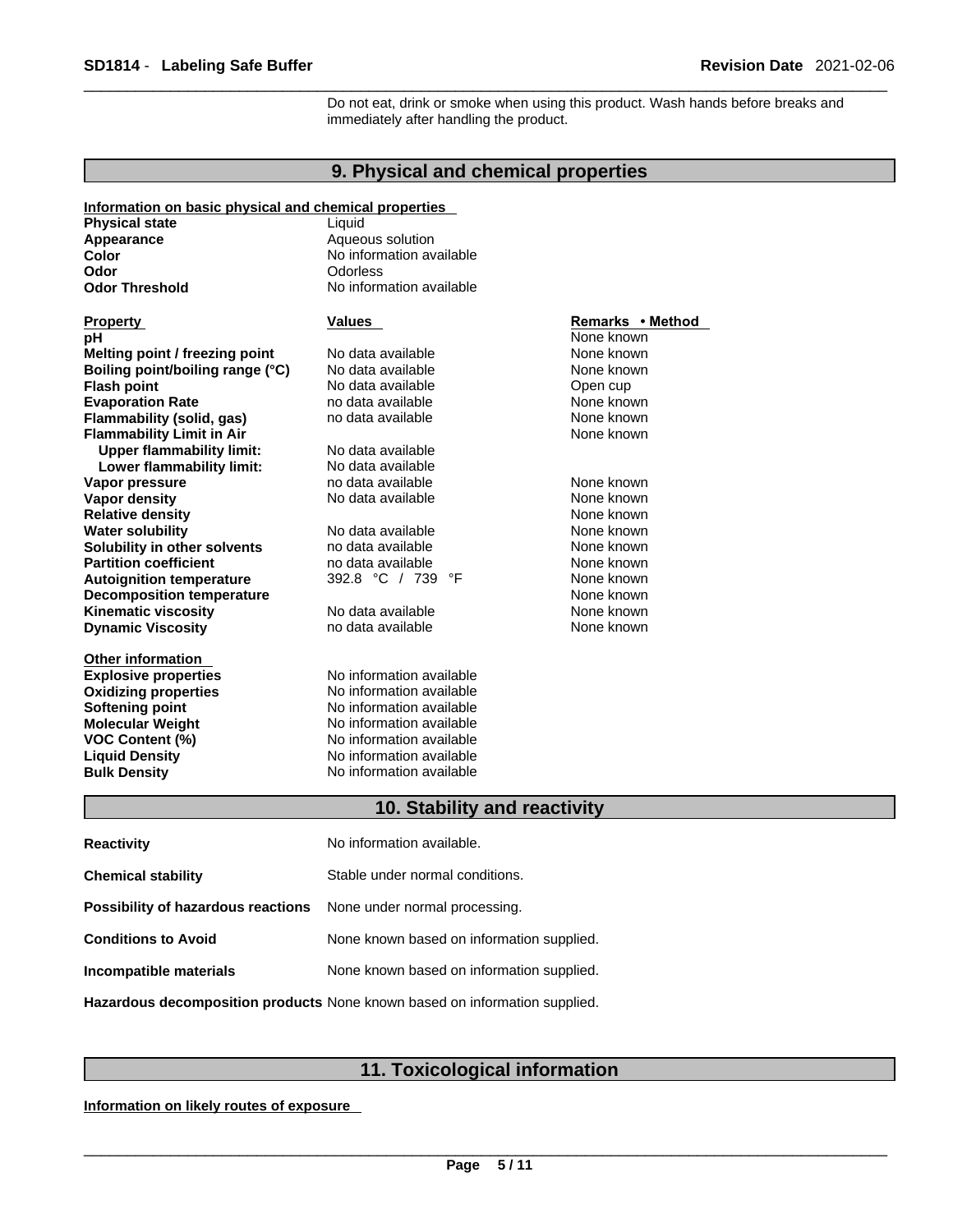#### **Product Information**

| <b>Inhalation</b>   | Specific test data for the substance or mixture is not available. May cause sensitization in<br>susceptible persons. (based on components).                                                                                                      |
|---------------------|--------------------------------------------------------------------------------------------------------------------------------------------------------------------------------------------------------------------------------------------------|
| Eye contact         | Specific test data for the substance or mixture is not available.                                                                                                                                                                                |
| <b>Skin contact</b> | May cause sensitization by skin contact. Specific test data for the substance or mixture is<br>not available. Repeated or prolonged skin contact may cause allergic reactions with<br>susceptible persons. (based on components).                |
| <b>Ingestion</b>    | Specific test data for the substance or mixture is not available. May cause additional affects<br>as listed under "Inhalation".                                                                                                                  |
|                     | Symptoms related to the physical, chemical and toxicological characteristics                                                                                                                                                                     |
| Symptoms            | Symptoms of allergic reaction may include rash, itching, swelling, trouble breathing, tingling<br>of the hands and feet, dizziness, lightheadedness, chest pain, muscle pain, or flushing.<br>Coughing and/ or wheezing. Itching. Rashes. Hives. |

#### **Acute toxicity**

**Numerical measures of toxicity**

#### **The following values are calculated based on chapter 3.1 of the GHS document**

| ATEmix (oral)                 | 99,920.70 mg/kg |
|-------------------------------|-----------------|
| <b>ATEmix (dermal)</b>        | 79,381.40 mg/kg |
| ATEmix (inhalation-dust/mist) | 21.8295 mg/l    |

#### **Component Information**

| Chemical name                   | Oral LD50           | Dermal LD50          | Inhalation LC50                  |
|---------------------------------|---------------------|----------------------|----------------------------------|
| Glycerol                        | = 12600 mg/kg (Rat) | $> 10$ g/kg (Rabbit) | (Rat)4 h<br>$>$ 2.75 mg/L $\sim$ |
| $56 - 81 - 5$                   |                     |                      |                                  |
| Cobalt(II) chloride hexahydrate | $= 766$ mg/kg (Rat) |                      |                                  |
| 7791-13-1                       |                     |                      |                                  |

#### **Delayed and immediate effects as well as chronic effects from short and long-term exposure**

| <b>Skin corrosion/irritation</b>         | No information available.                                                                                              |
|------------------------------------------|------------------------------------------------------------------------------------------------------------------------|
| Serious eye damage/eye irritation        | No information available.                                                                                              |
| <b>Respiratory or skin sensitization</b> | May cause sensitization by inhalation. May cause sensitization by skin contact.                                        |
| Germ cell mutagenicity                   | No information available.                                                                                              |
| Carcinogenicity                          | Contains a known or suspected carcinogen. Classification based on data available for<br>ingredients. May cause cancer. |

The table below indicates whether each agency has listed any ingredient as a carcinogen.

| Chemical name       | ACGIH | IARC     | NTP                    | OSHA |
|---------------------|-------|----------|------------------------|------|
| Cobalt(II) chloride | AЗ    | Group 2B | Reasonably Anticipated | ,    |
| hexahydrate         |       |          |                        |      |
| 7791-13-1           |       |          |                        |      |
| .                   |       |          |                        |      |

```
Legend
```
**ACGIH (American Conference of Governmental Industrial Hygienists)** A3 - Animal Carcinogen **IARC (International Agency for Research on Cancer)** Group 2B - Possibly Carcinogenic to Humans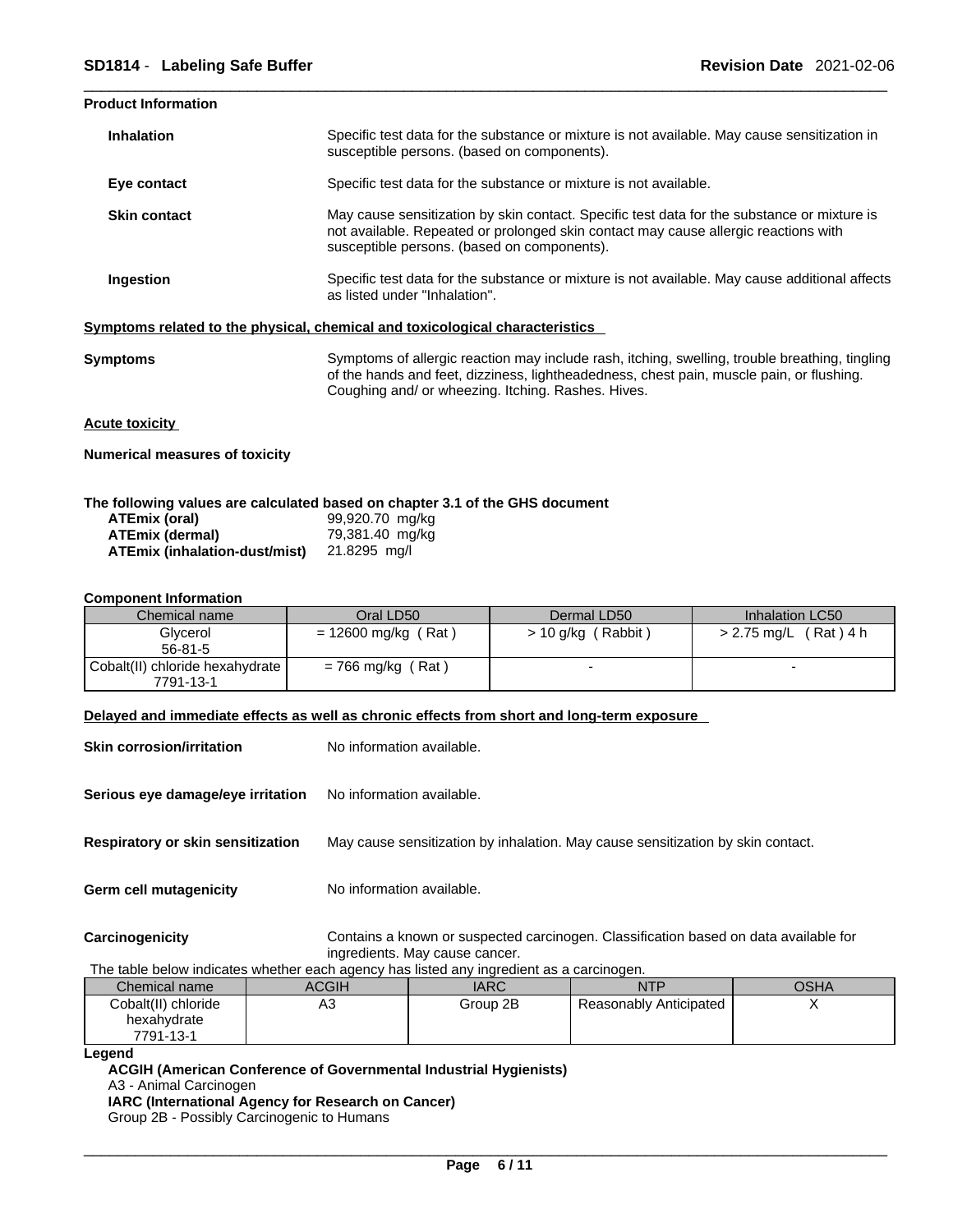#### **NTP (National Toxicology Program)**

Reasonably Anticipated - Reasonably Anticipated to be a Human Carcinogen

**OSHA (Occupational Safety and Health Administration of the US Department of Labor)**

X - Present

| <b>Reproductive toxicity</b>    | Contains a known or suspected reproductive toxin. Classification based on data available<br>for ingredients. May damage fertility or the unborn child. |
|---------------------------------|--------------------------------------------------------------------------------------------------------------------------------------------------------|
| <b>STOT - single exposure</b>   | No information available.                                                                                                                              |
| <b>STOT - repeated exposure</b> | No information available.                                                                                                                              |
| <b>Target organ effects</b>     | Kidney, Respiratory system, Eyes, Skin.                                                                                                                |
| <b>Aspiration hazard</b>        | No information available.                                                                                                                              |
| Other adverse effects           | No information available.                                                                                                                              |
| Interactive effects             | No information available.                                                                                                                              |

#### **12. Ecological information**

**Ecotoxicity Exercise 3 Exercise 2 Exercise 2 Harmful to aquatic life with long lasting effects.** 

| Chemical name | Algae/aquatic plants | Fish                | Toxicity to<br>microorganisms | Crustacea |
|---------------|----------------------|---------------------|-------------------------------|-----------|
| Glycerol      |                      | 51 - 57: 96 h       |                               |           |
| $56-81-5$     |                      | Oncorhynchus mykiss |                               |           |
|               |                      | mL/L LC50 static    |                               |           |

**Persistence and degradability** No information available.

**Bioaccumulation** There is no data for this product.

#### **Component Information**

| $\mathcal L$ hemical name $\tau$ | $\cdots$<br>$\cdot$<br>Partition coefficient |
|----------------------------------|----------------------------------------------|
| Glycerol                         | 7C<br>1.70<br>___                            |
| 56-81-5                          |                                              |

**Other adverse effects** No information available.

# **13. Disposal considerations**

| Waste treatment methods                |                                                                                                                    |
|----------------------------------------|--------------------------------------------------------------------------------------------------------------------|
| Waste from residues/unused<br>products | Dispose of in accordance with local regulations. Dispose of waste in accordance with<br>environmental legislation. |
| Contaminated packaging                 | Do not reuse empty containers.                                                                                     |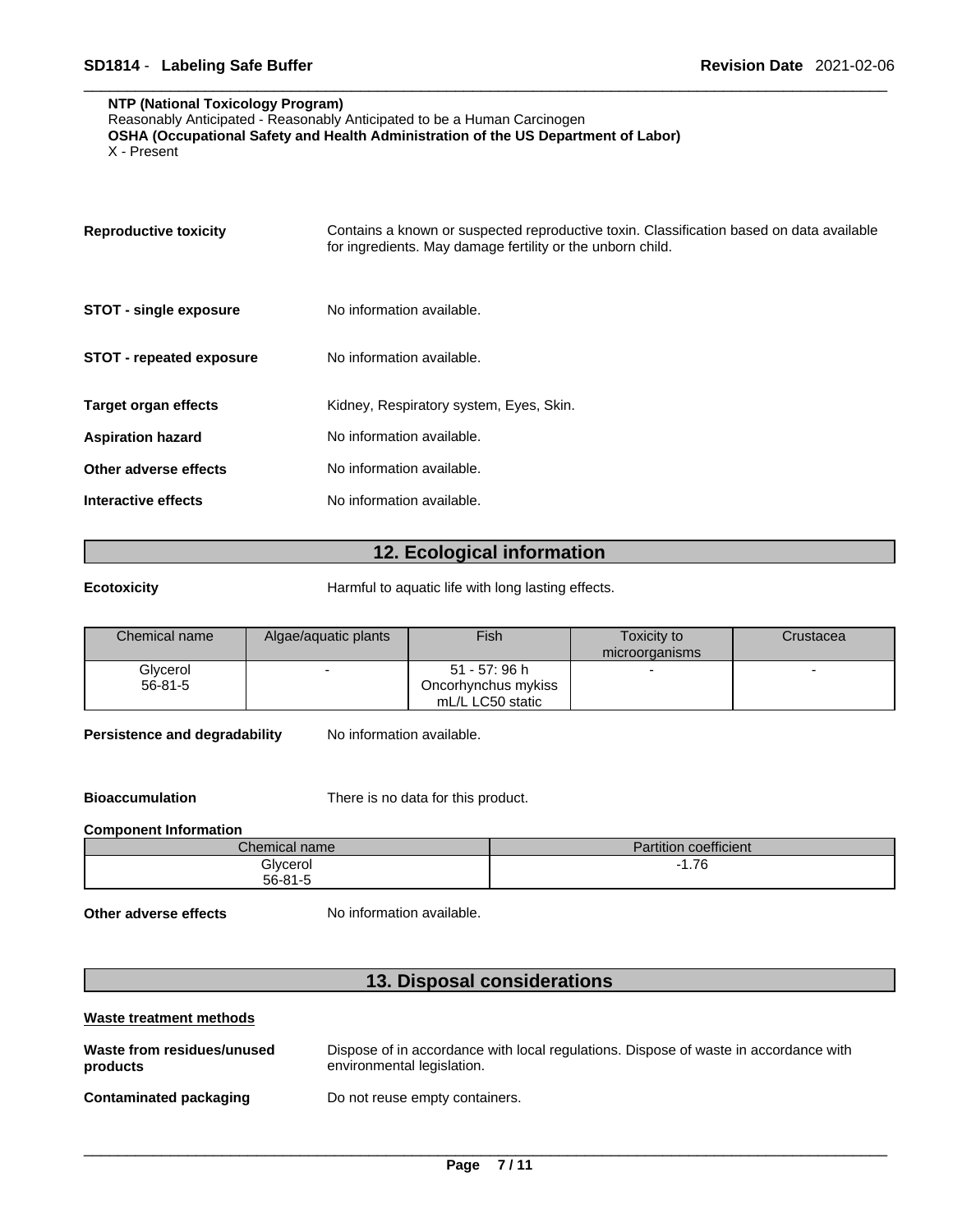**California Hazardous Waste Status** This product contains one ormore substances that are listed with the State ofCalifornia as a hazardous waste.

#### **14. Transport information**

### **DOT**

**Notes No components found suitable for Technical Name. Notes** 

**Environmentally hazardous substance, liquid, n.o.s.** 

**UN** number or **ID** number UN3082<br>**Proper shipping name** Environm **Transport hazard class(es)** 9 **Packing group 111 Special Provisions** 8, 146, 173, 335, IB3, T4, TP1, TP29 **DOT Marine Pollutant** NP **Description** UN3082, Environmentally hazardous substance, liquid, n.o.s., 9, III, Marine Pollutant **Emergency Response Guide Number** 

171

#### **TDG**

**MEX** 

**ICAO (air)**

**Packing group** 

**Notes Could not find a Marine Pollutant Name. No components found suitable for Technical Name. UN number or ID number** UN3082 **UN proper shipping name** Environmentally hazardous substance, liquid, n.o.s. **Transport hazard class(es)** 9<br>**Packing group Special Provisions** 16, 99

**Description LIN3082, Environmentally hazardous substance, liquid, n.o.s., 9, III** 

#### **Notes No components found suitable for Technical Name.**

**UN number or ID number** UN3082 **UN proper shipping name** Environmentally hazardous substance, liquid, n.o.s. **Transport hazard class(es)** 9 **Packing group 111 Description LIN3082, Environmentally hazardous substance, liquid, n.o.s., 9, III Special Provisions** 274, 331, 335

#### **Notes No components found suitable for Technical Name. Notes**

**UN number or ID number** UN3082 **UN proper shipping name** Environmentally hazardous substance, liquid, n.o.s. **Transport hazard class(es)** 9<br>**Packing group Description LIN3082, Environmentally hazardous substance, liquid, n.o.s., 9, III Special Provisions** A97, A158, A197

**Packing group** 

**UN number or ID number** UN3082 **Transport hazard class(es)** 9 **Packing group 111 Special Provisions** A97, A158, A197 **ERG Code** 9L

#### **IMDG**

**IATA** 

**UN number or ID number** UN3082 **Transport hazard class(es)** 9 **Packing group** III **EmS-No Special Provisions** 274, 335, 969

#### **Notes Notes Notes Inc. 2018 Mo components found suitable for Technical Name.**

**UN proper shipping name** Environmentally hazardous substance, liquid, n.o.s. **Description LIN3082, Environmentally hazardous substance, liquid, n.o.s., 9, III** 

# **Notes No components found suitable for Technical Name.**

**UN proper shipping name** Environmentally hazardous substance, liquid, n.o.s.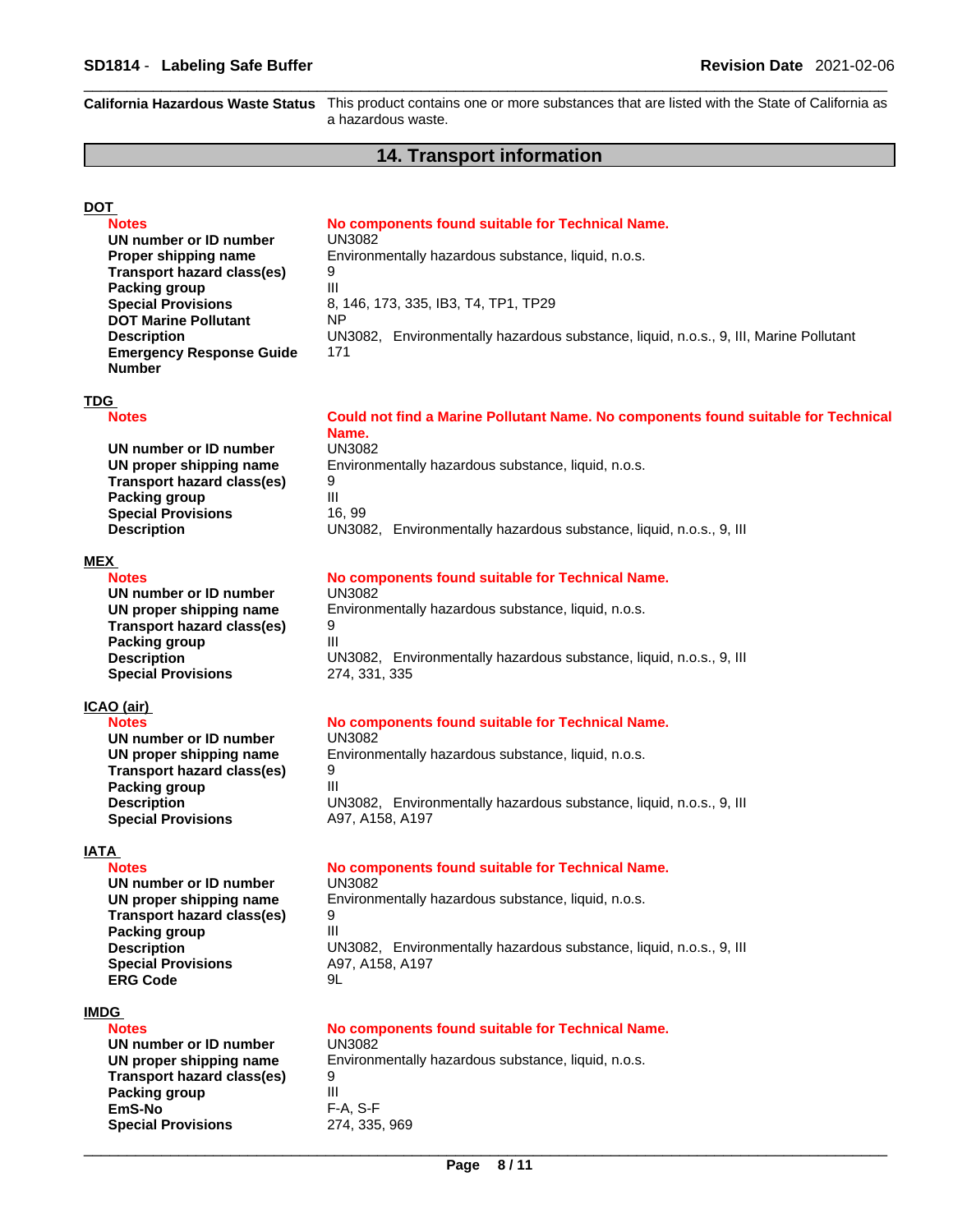| <b>Marine pollutant</b><br><b>Description</b>                                                    |                            | P                                           | UN3082, Environmentally hazardous substance, liquid, n.o.s., 9, III, Marine Pollutant |
|--------------------------------------------------------------------------------------------------|----------------------------|---------------------------------------------|---------------------------------------------------------------------------------------|
| <b>RID</b><br><b>Notes</b>                                                                       |                            |                                             | No components found suitable for Technical Name.                                      |
| UN number or ID number<br>UN proper shipping name<br>Packing group<br><b>Classification code</b> | Transport hazard class(es) | <b>UN3082</b><br>9<br>III<br>M <sub>6</sub> | Environmentally hazardous substance, liquid, n.o.s.                                   |
| <b>Special Provisions</b><br><b>Description</b>                                                  |                            | 274, 335, 375, 601                          | UN3082, Environmentally hazardous substance, liquid, n.o.s., 9, III                   |
| <b>ADR</b>                                                                                       |                            |                                             |                                                                                       |
| <b>Notes</b><br>UN number or ID number                                                           |                            | <b>UN3082</b>                               | No components found suitable for Technical Name.                                      |
| UN proper shipping name                                                                          |                            |                                             | Environmentally hazardous substance, liquid, n.o.s.                                   |
| <b>Packing group</b>                                                                             | Transport hazard class(es) | 9<br>$\mathbf{III}$                         |                                                                                       |
| <b>Classification code</b><br><b>Tunnel restriction code</b>                                     |                            | M <sub>6</sub>                              |                                                                                       |
| <b>Special Provisions</b>                                                                        |                            | $(-)$<br>274, 335, 601, 375                 |                                                                                       |
| <b>Description</b>                                                                               |                            |                                             | UN3082, Environmentally hazardous substance, liquid, n.o.s., 9, III, (-)              |
| ADN                                                                                              |                            |                                             |                                                                                       |
| <b>Notes</b><br>UN number or ID number                                                           |                            | UN3082                                      | No components found suitable for Technical Name.                                      |
| UN proper shipping name                                                                          |                            |                                             | Environmentally hazardous substance, liquid, n.o.s.                                   |
|                                                                                                  | Transport hazard class(es) | 9<br>$\mathbf{III}$                         |                                                                                       |
| Packing group<br><b>Classification code</b>                                                      |                            | M <sub>6</sub>                              |                                                                                       |
| <b>Special Provisions</b>                                                                        |                            | 274, 335, 375, 601                          |                                                                                       |
| <b>Description</b><br><b>Equipment Requirements</b>                                              |                            | <b>PP</b>                                   | UN3082, Environmentally hazardous substance, liquid, n.o.s., 9, III                   |

# **15. Regulatory information**

#### **International Inventories**

#### **TSCA** -.

\*Contact supplier for details. One or more substances in this product are either not listed on the US TSCA inventory, listed on the confidential US TSCA inventory or are otherwise exempted from inventory listing requirements

| <b>DSL/NDSL</b>      |    |
|----------------------|----|
| <b>EINECS/ELINCS</b> | -. |
| <b>ENCS</b>          |    |
| <b>IECSC</b>         | ٠. |
| <b>KECL</b>          |    |
| <b>PICCS</b>         | ٠. |
| <b>AICS</b>          |    |

 **Legend:** 

 **TSCA** - United States Toxic Substances Control Act Section 8(b) Inventory

 **DSL/NDSL** - Canadian Domestic Substances List/Non-Domestic Substances List

 **EINECS/ELINCS** - European Inventory of Existing Chemical Substances/European List of Notified Chemical Substances

 **ENCS** - Japan Existing and New Chemical Substances

 **IECSC** - China Inventory of Existing Chemical Substances

 **KECL** - Korean Existing and Evaluated Chemical Substances

 **PICCS** - Philippines Inventory of Chemicals and Chemical Substances

 **AICS** - Australian Inventory of Chemical Substances

#### **US Federal Regulations**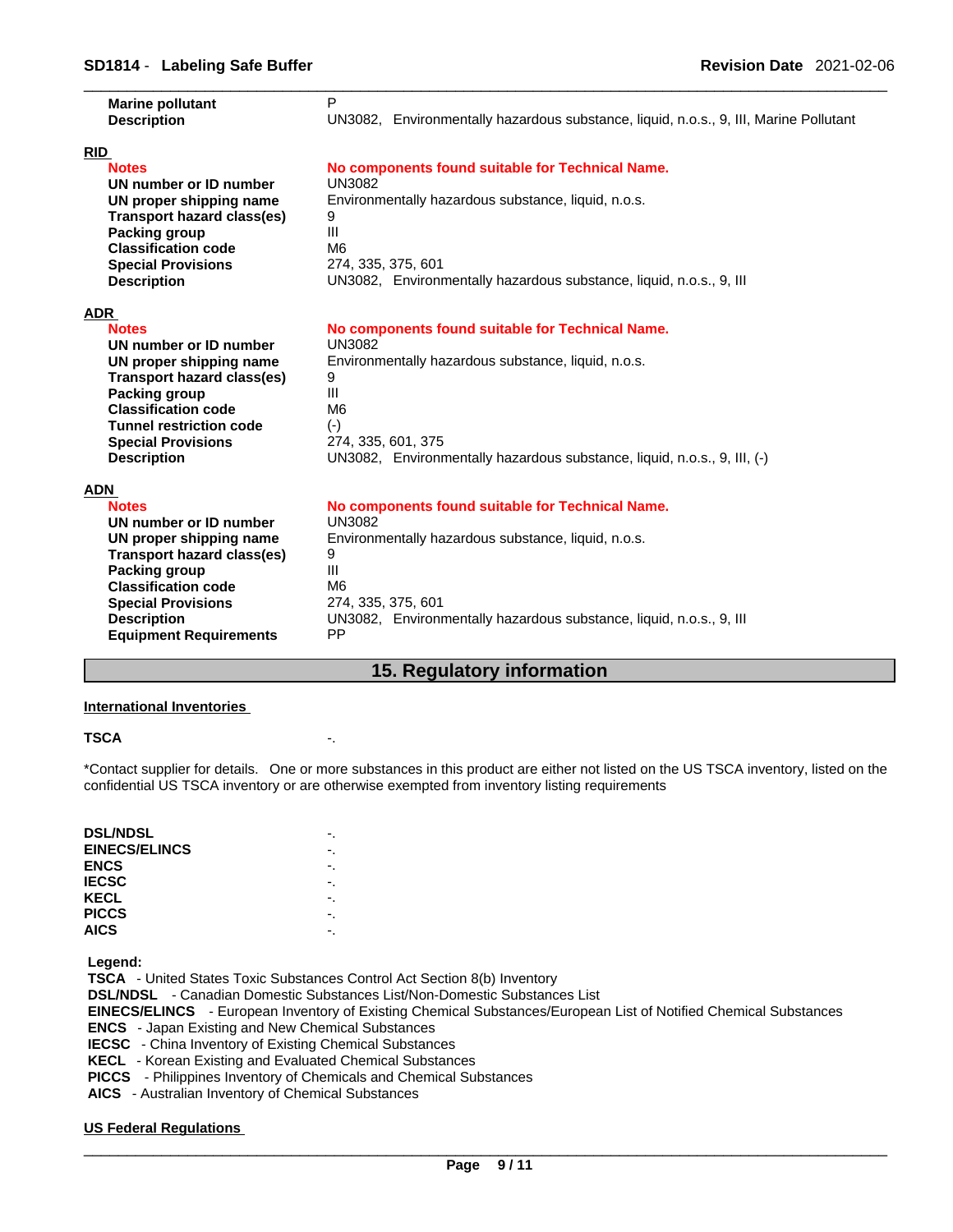#### **SARA 313**

Section 313 of Title III of the Superfund Amendments and Reauthorization Act of 1986 (SARA). This product contains a chemical or chemicals which are subject to the reporting requirements of the Act and Title 40 of the Code of Federal Regulations, Part 372.

| $\sim$<br>Chemical name                                                                                | 24<br>:ARA<br>, hreshold<br>Values %<br>JANA<br>- 010 |
|--------------------------------------------------------------------------------------------------------|-------------------------------------------------------|
| $\cdots$<br>$\overline{\phantom{0}}$<br>7791-<br>hloride<br>Cobalt(II)<br>hexahvdrate<br>$\ddotsc$<br> | . v. v                                                |

#### **SARA 311/312 Hazard Categories**

Should this product meet EPCRA 311/312 Tier reporting criteria at 40 CFR 370, refer to Section 2 of this SDS for appropriate classifications.

#### **CWA (Clean WaterAct)**

This product does not contain any substances regulated as pollutants pursuant to the Clean Water Act (40 CFR 122.21 and 40 CFR 122.42).

#### **CERCLA**

This material, as supplied, does not contain any substances regulated as hazardous substances under the Comprehensive Environmental Response Compensation and Liability Act (CERCLA) (40 CFR 302) or the Superfund Amendments and Reauthorization Act (SARA) (40 CFR 355). There may be specific reporting requirements at the local, regional, or state level pertaining to releases of this material.

#### **US State Regulations**

#### **California Proposition 65**

This product does not contain any Proposition 65 chemicals.

#### **U.S. State Right-to-Know Regulations**

This product does not contain any substances regulated under applicable state right-to-know regulations

#### **U.S. EPA Label Information**

#### **EPA Pesticide Registration Number** Not applicable

|                                                          | <b>16. Other information</b>                                                                                                                                                                                                                                                                                                                                                                                                                                                                                                                                                                                                                                                              |                                                |                                               |                                            |  |  |
|----------------------------------------------------------|-------------------------------------------------------------------------------------------------------------------------------------------------------------------------------------------------------------------------------------------------------------------------------------------------------------------------------------------------------------------------------------------------------------------------------------------------------------------------------------------------------------------------------------------------------------------------------------------------------------------------------------------------------------------------------------------|------------------------------------------------|-----------------------------------------------|--------------------------------------------|--|--|
| <b>NFPA</b><br><b>HMIS</b><br>Chronic Hazard Star Legend | Health hazards 2<br>Health hazards $2^*$<br>* = Chronic Health Hazard                                                                                                                                                                                                                                                                                                                                                                                                                                                                                                                                                                                                                     | <b>Flammability</b> 1<br><b>Flammability 1</b> | Instability 0<br>Physical hazards 0           | Special hazards -<br>Personal protection X |  |  |
|                                                          | Key or legend to abbreviations and acronyms used in the safety data sheet                                                                                                                                                                                                                                                                                                                                                                                                                                                                                                                                                                                                                 |                                                |                                               |                                            |  |  |
| TWA<br>Ceiling                                           | Legend Section 8: EXPOSURE CONTROLS/PERSONAL PROTECTION<br>Time weighted average<br>Maximum limit value                                                                                                                                                                                                                                                                                                                                                                                                                                                                                                                                                                                   | <b>STEL</b>                                    | Short term exposure limit<br>Skin designation |                                            |  |  |
| Food Research Journal<br>Japan GHS Classification        | Key literature references and sources for data used to compile the SDS<br>Agency for Toxic Substances and Disease Registry (ATSDR)<br>U.S. Environmental Protection Agency ChemView Database<br>European Food Safety Authority (EFSA)<br>EPA (Environmental Protection Agency)<br>Acute Exposure Guideline Level(s) (AEGL(s))<br>U.S. Environmental Protection Agency Federal Insecticide, Fungicide, and Rodenticide Act<br>U.S. Environmental Protection Agency High Production Volume Chemicals<br>Hazardous Substance Database<br>International Uniform Chemical Information Database (IUCLID)<br>Australia National Industrial Chemicals Notification and Assessment Scheme (NICNAS) |                                                |                                               |                                            |  |  |